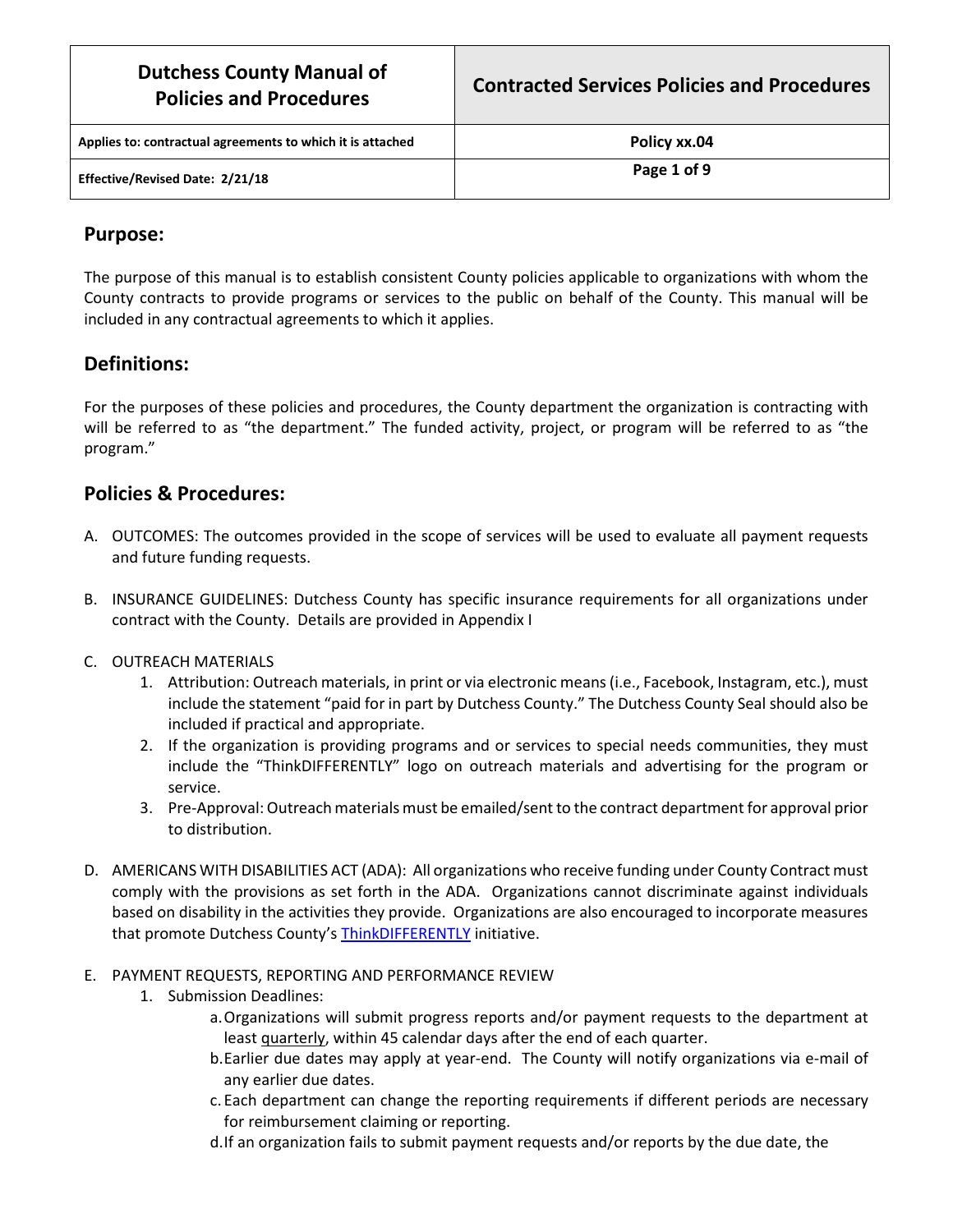| Applies to: contractual agreements to which it is attached | Policy xx.04 |
|------------------------------------------------------------|--------------|
| Effective/Revised Date: 2/21/18                            | Page 2 of 9  |

 Executive Director or Chief Elected Official of the organization will receive an email from the department within 5 business days of the due date.

- 2. Payment Request Documentation:
	- a.Payment Request Form signed by the Executive Director/Chief Elected Official or the Chief Financial Officer;
	- b.Outcome Report as applicable per departmental requirements;
	- c.General Ledger Transaction Detail, which includes vendor name, date of service, payment type & date (check or transaction number), and amount of expense;
	- d.Copies of receipts/invoices to substantiate general ledger transactions for expenditures exceeding \$1,000. All receipts/invoices must be made available to staff during a site visit or upon request;
	- e[.Personnel Summary](http://www.co.dutchess.ny.us/CountyGov/Departments/Planning/CIP_Personnel_Summary.xlsx) or comparable document;
	- f. For municipal projects only in addition to the above:
		- i. Approved and paid municipal payment voucher complete with all signatures or its' equivalent (i.e., printout from your financial software program);
		- ii. Any approved change orders(s);
		- iii. Certified payrolls for projects with contracted labor.
- 3. Withholding Payment: The department has the right to withhold payment if:
	- a. The work performed by the organization is *Not in Compliance* with the terms of the agreement and the *Policies and Procedures*.
	- b. The payment request is not in compliance with payment request documentation requirements listed above.
- 4. Performance Review: The department will review the organization's progress reports and performance in relation to the scope of services, performance measures, and deliverables as described in the agreement. The resulting data will be used to redirect efforts when indicated, or reinforce performance.

### F. BUDGET ADJUSTMENT

- 1. Organizations requesting a budget adjustment must notify the County of such adjustments by emailing the Budget Adjustment Form to the department as soon as the need is known and prior to seeking reimbursement. The department will review such requests to ensure appropriateness before approval of future payments to the organization. Failure to obtain budget adjustment approval prior to expenditure of funds may result in non-reimbursement.
- 2. Only three budget adjustments will be considered during the term of the contract.
- 3. Limited budget adjustments will be considered during the final month of the term of the agreement. No budget adjustments, will be considered once the program term has expired without a formal written request.
- 4. Organization shall give notice to the County of any changes in other funding sources related to the program including the amount of the funding change.
- G. FISCAL GUIDELINES: Payment requests should be limited to those expenses that relate solely to the program being delivered during the payment request period.
	- 1. All expenses must be necessary, reasonable and justified, and within the approved budget.
	- 2. Expenses related to more than one program must be pro-rated or charged as indirect, as appropriate.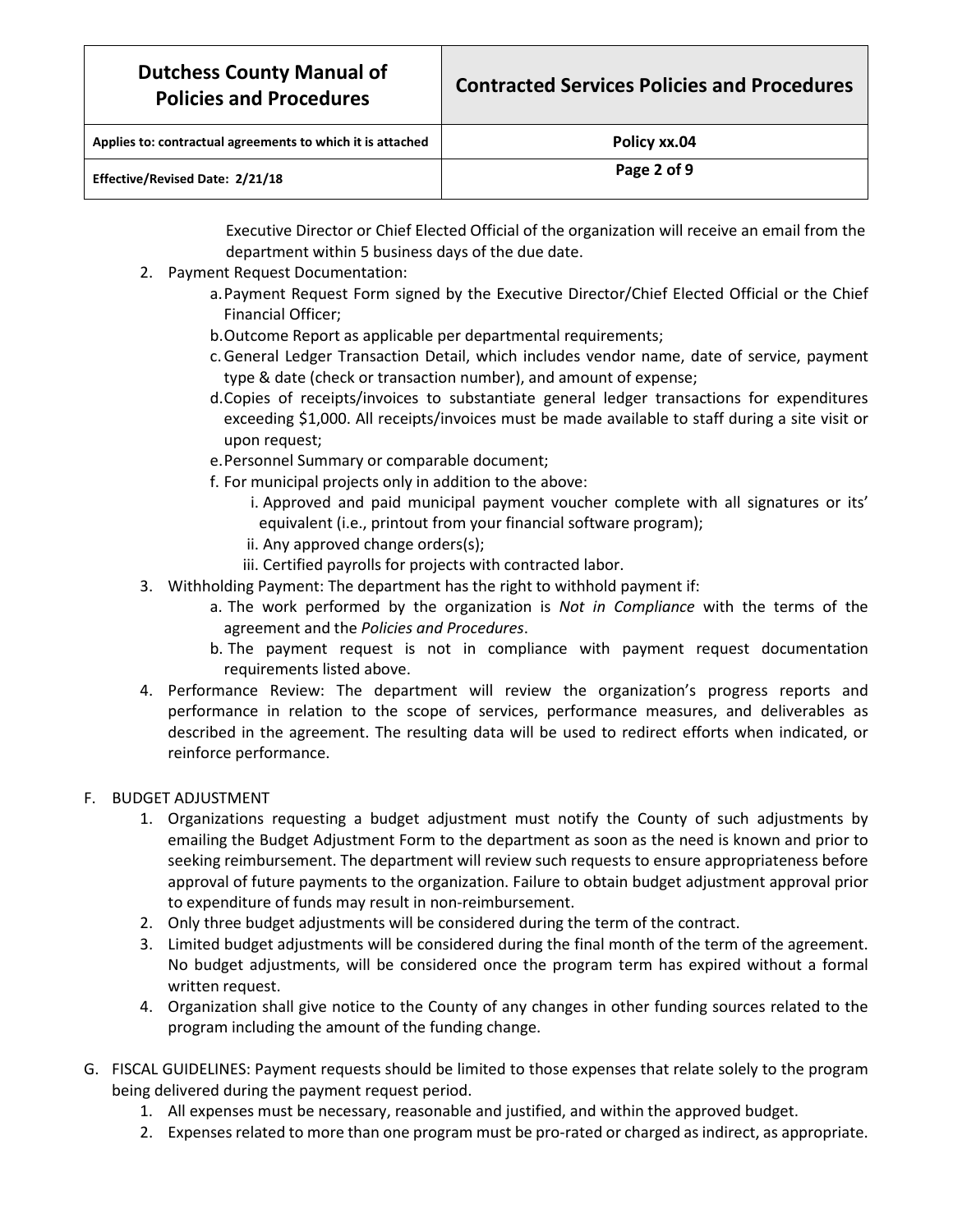| Applies to: contractual agreements to which it is attached | Policy xx.04 |
|------------------------------------------------------------|--------------|
| Effective/Revised Date: 2/21/18                            | Page 3 of 9  |

- 3. All County funded activities are subject to County Procurement Policies and Procedures. Federal and state funded activities may have additional requirements noted in their specific program policies and procedures. A summary of the procurement guidance can be found in section J.
- 4. Maintain records for each program in a manner consistent with generally accepted accounting practices.
- 5. Use a record keeping system, which maintains a separate identity for each program.
- 6. Maintain a list of all funds received under the agreement, including a description of the source and amounts. (Cash Receipts Journal)
- 7. Maintain a list of all funds disbursed under the agreement including payee and amount. Any payments made after the termination date of an agreement must be for expenditures incurred during the program term. (Cash Disbursements Journal)
- 8. Duplicate claims for costs or services from more than one source are unacceptable.
- 9. Maintain complete and accurate documentation to support revenues and expenses (e.g. bank deposit slips; invoices; time sheets; employee reimbursements for travel, meals and supplies, indirect cost detail; cash receipts; and disbursements journals).
- 10. County funds may be used for furniture and equipment if the predominant use (50% or more) is for the County funded program. Organizations must maintain an inventory of furniture and equipment purchased with County funds until disposal for items costing \$1,000 or more and any furniture, electronic or audio visual equipment, projectors, computers, printers, copiers and power tools of any cost purchased with County funds through an approved tracking system. The inventory will be reviewed during monitoring and may include a review of the item's make/model, serial number, location, and condition. The entity will maintain ownership of all items during the contract term or as specified in the contract language. Prior to disposal of an asset, the county, at its discretion, will determine if the item must be returned or will approve the entity's plan for disposition.
- 11. If the organization maintains a petty cash fund, the following information must be maintained for all disbursements: Amount, Date, Payee, Purpose, Item purchased, Approved by, and Received by.
- 12. The department will not reimburse for any sales tax incurred by a tax exempt organization, except:
	- a. When exempt status is not recognized out of state, or
	- b. For employee meal reimbursement claims, which must include an itemized receipt and be part of their official duties.
- 13. Originals of documentation must be made available to staff during monitoring/audits or upon request. Documentation must be kept for a period of ten years after the end of the agreement, unless otherwise specified by the department.
- 14. No costs incurred before the starting date or after the ending date of a contract period will be reimbursed.
- H. DIRECT COSTS: Direct costs are identified specifically in the budget and contract scope, and can be easily and accurately assigned to activities of the program or service.
	- 1. Personnel
		- a.Salaries charged to the program should be based on actual hours spent on the funded program times the employee's hourly billing rate.
		- b.Timesheets: Detailed and accurate time records for all employees paid under the contract must be kept by the organization and available upon monitoring/audit by the County. Acceptable time records must show the total hours worked, benefit time used, and the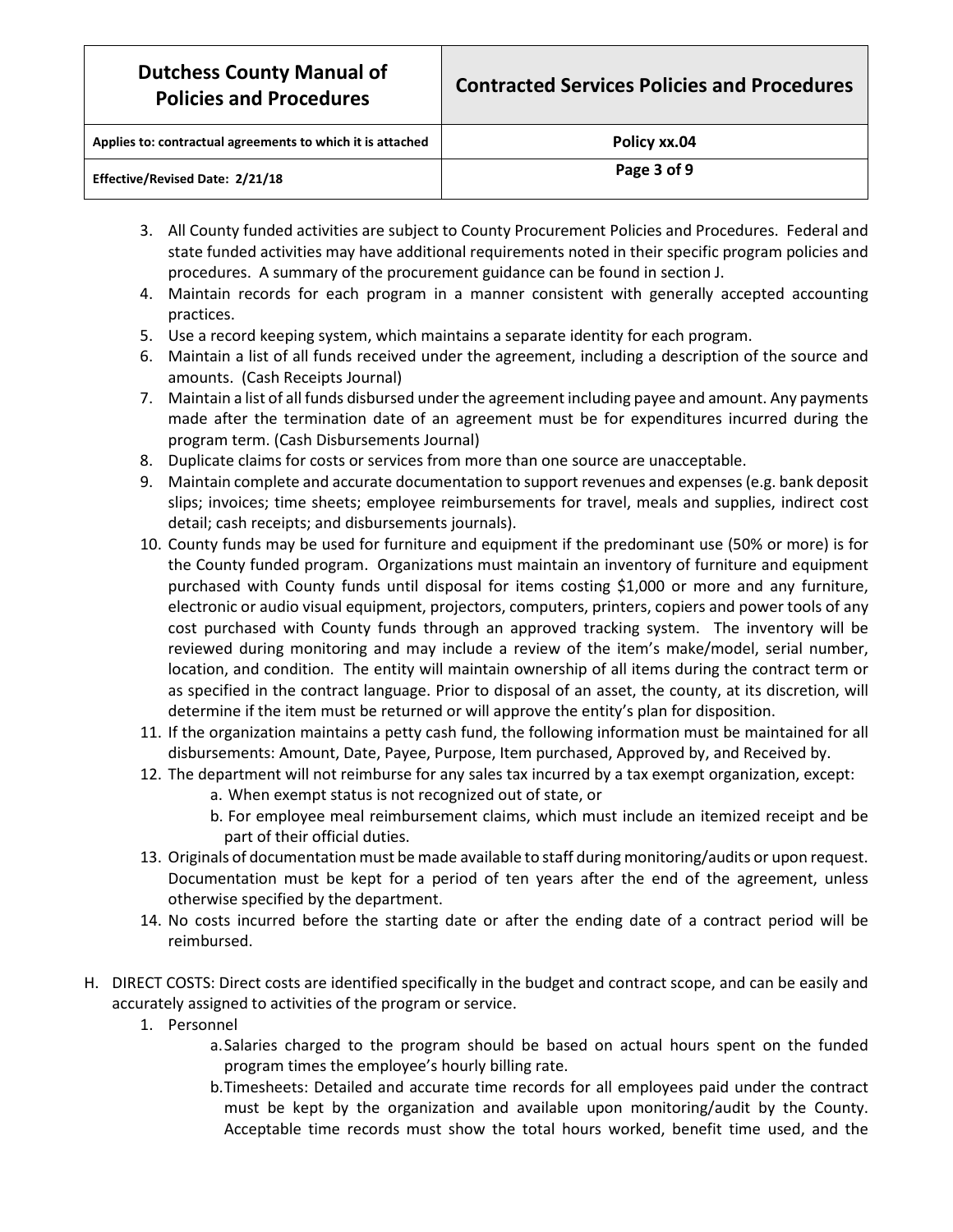| <b>Dutchess County Manual of</b><br><b>Policies and Procedures</b> | <b>Contracted Services Policies and Procedures</b> |
|--------------------------------------------------------------------|----------------------------------------------------|
| Applies to: contractual agreements to which it is attached         | Policy xx.04                                       |
| Effective/Revised Date: 2/21/18                                    | Page 4 of 9                                        |

number of hours worked on the funded program **for each day** during the covered period, which should generally coincide with regular pay periods. Payroll documentation must be completed in accordance with the organization's accepted practice and be approved by a responsible official(s). Other detailed information may be required based on funding source requirements.

- c. Personnel services are reimbursable for direct program delivery. Extended medical and disability leave as well as leave defined under the state's Paid Family leave law will be paid only if program services are still provided, disability or leave insurance is not already paying the leave benefit, and no additional charges are submitted for coverage pay. The entity must submit a plan to the department for approval before the leave occurs, which defines how the leave will be covered and who will be providing the service. If the department determines that outcomes have not been met as a result of the extended leave, the reimbursement paid for the extended leave will need to be paid back to the County. Bonuses and severance packages are not eligible for reimbursement.
- d.Fringe: Fringe payments are allowable provided they are reasonable and required by law, or organization policy or agreement. These generally include FICA, unemployment insurance, worker's compensation, medical insurance, cost of leave and pension/retirement costs.
- 2. Contractual/Consulting Services: This category includes costs for organizations and individuals external to the organization that have entered into a written agreement with the organization to provide any services outlined in or associated with the agreement, and whose services are to be funded under the program budget within a program year.
	- a.All consultant arrangements must be by written agreement and approved by the County through the budget process.
	- b.Insurance: All Consultants are subject to the County's insurance requirements listed in Appendix I.
	- c. Consultant agreements or a series of agreements with the same consultant for \$20,000 or more must be emailed/sent to the department for approval prior to execution.
- 3. Travel & Meals
	- a.Travel plans must be approved as part of the organization budget submission to the County. Any travel plans in excess of the original budget that require a budget modification require pre-approval.
	- b.Mileage will be reimbursed in accordance with the organization's standard rate, not to exceed the IRS rate in effect at the time of travel. Mileage reimbursement excludes normal round trip to and from work.
	- c.Meals unrelated to the funded program shall not be reimbursable, (eg., organization parties and executive meals and meals at meetings). Charges for alcohol are not reimbursable and gratuities shall not exceed 20% of the total bill.
- 4. Equipment Purchase/Lease
	- a.Refer to Fiscal Guidelines (Page 3, G(10))
	- b.Equipment needed to meet the program objectives may be either purchased or leased, whichever is more economical, and may be reimbursed based on the pro-rated portion of the entire expenditure that is related to the program.
	- c. Cars or vans cannot be purchased without specific written approval from the department. If vehicles are leased, the costs must be listed under Vehicle Lease section of the budget.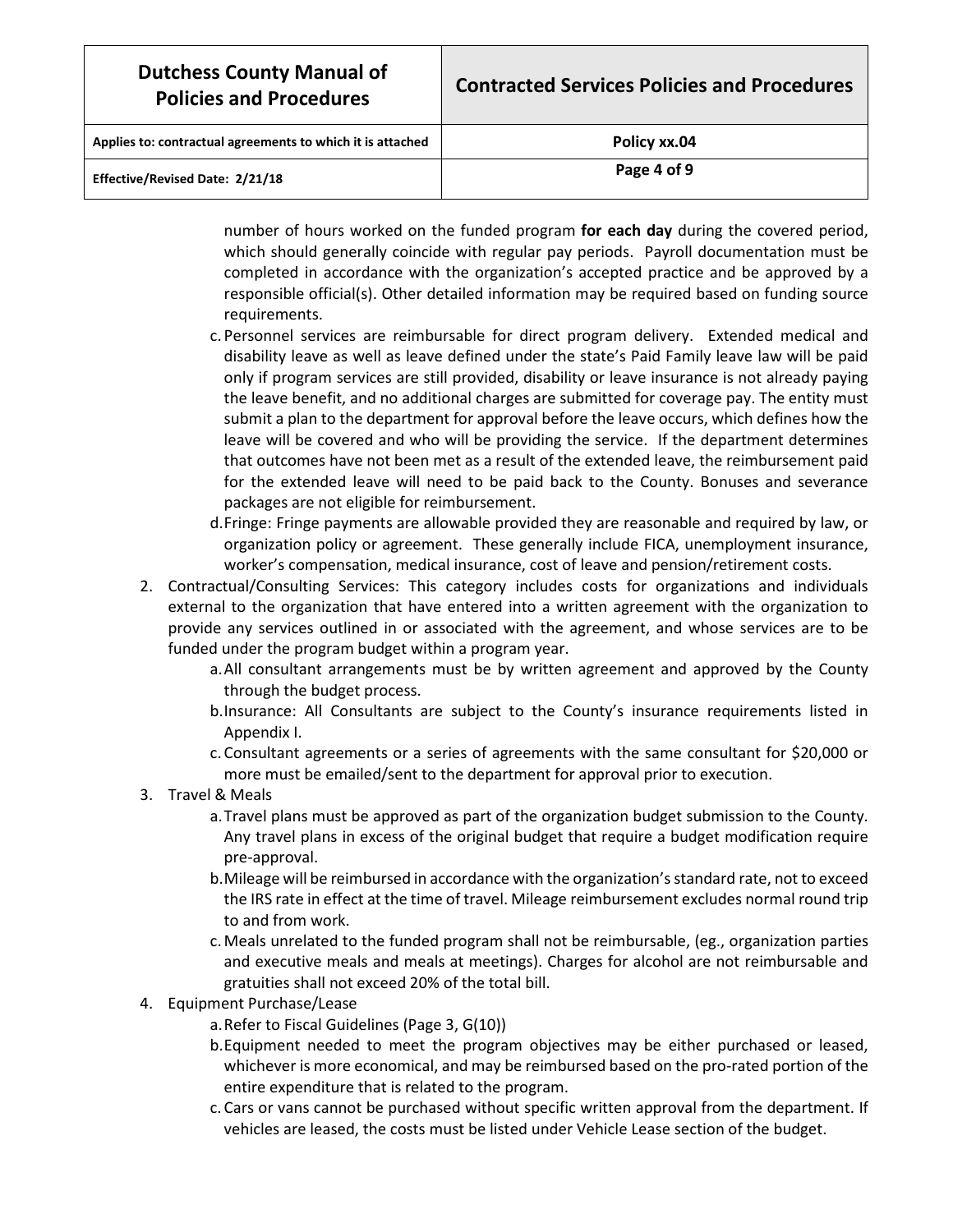| <b>Dutchess County Manual of</b><br><b>Policies and Procedures</b> | <b>Contracted Services Policies and Procedures</b> |
|--------------------------------------------------------------------|----------------------------------------------------|
| Applies to: contractual agreements to which it is attached         | Policy xx.04                                       |
| Effective/Revised Date: 2/21/18                                    | Page 5 of 9                                        |

- 5. Supplies: The department will reimburse for those supplies (e.g. paper, binders, stationary, pens, paper clips) which are used specifically in connection with the program during the term of the agreement. General office supplies are indirect costs.
- 6. Incentives: The use of incentives in the funded program and the organization's policies and procedures related to incentives should be pre-approved through the budget process. Incentives are allowable if the expenditures can pass the following two tests:
	- a.Expenditures using public funds must be **appropriate**, and
	- b.Expenditures for incentives should be **nominal** rewards as pre-approved by the department through the organization budget submission.
- 7. Other Expenses Directly Related to the Program: includes items that are solely related to the services to be provided, but are not specifically included in the previous categories. These items may include: participant travel, staff training, insurance, occupancy, licensing fees, client costs, printing, shipping, delivery and messenger services, materials development costs, advertising costs for recruiting new hires, books, journals, periodicals, audio-visual services, facility rental, program refreshments. Additional criteria or clarification for some of these categories is listed below:
	- a.Participant travel: Explain the purpose of travel, number of participants, estimated miles, and frequency (ex. per day, per week).
	- b.Occupancy: Real estate rental, utility, telephone, and heating fuel costs for space related solely to the program.
	- c. Client Costs/Funds to Customers: Wages, stipends, incentives, client mileage, client meals, client supplies, etc.,
	- d.Client meals are allowable if consumed by clients in connection with the program. Expenses incurred for a staff person(s) acting as a chaperone for a client outing is reimbursable. Meal expenses must be reasonable and nominal, as defined previously in this section.
- 8. Printing Services: Audio-visual and print production costs, reprint permissions, reproduction, and photocopying costs. All organizations must make reasonable efforts to have printing services performed by the Dutchess County Division of Central Services Print Shop. If not able to utilize the Dutchess County Print Shop, secure the lowest responsible bidder for printing services. In instances where a printing job is in excess of \$5,000, documentation that shows that the lowest cost source has been used must be provided with the payment claim.
- I. INDIRECT COSTS: Indirect costs are the expenses of doing business including administrative expense and overhead necessary for the general operation of the organization.
	- 1. The County will allow indirect costs of up to 18% of the total direct costs, unless otherwise specified in the contract agreement.
	- 2. Indirect costs will be reimbursed based on the direct costs submitted for reimbursement.
	- 3. If the organization has an agreed upon indirect rate less than 18% through RFP response or some other agreement, it shall use that rate. Programs funded with federal or state funds may use a different indirect rate and formula.
- J. PROCUREMENT REQUIREMENTS**:** The purpose of these requirements is to ensure procurement is conducted efficiently while ensuring free and open competition to the maximum extent practical. Where County funds are being directly used to procure goods or services, the County requires compliance with Section 103 of General Municipal Law (GML), which requires formal bidding for purchases in excess of \$20,000 and public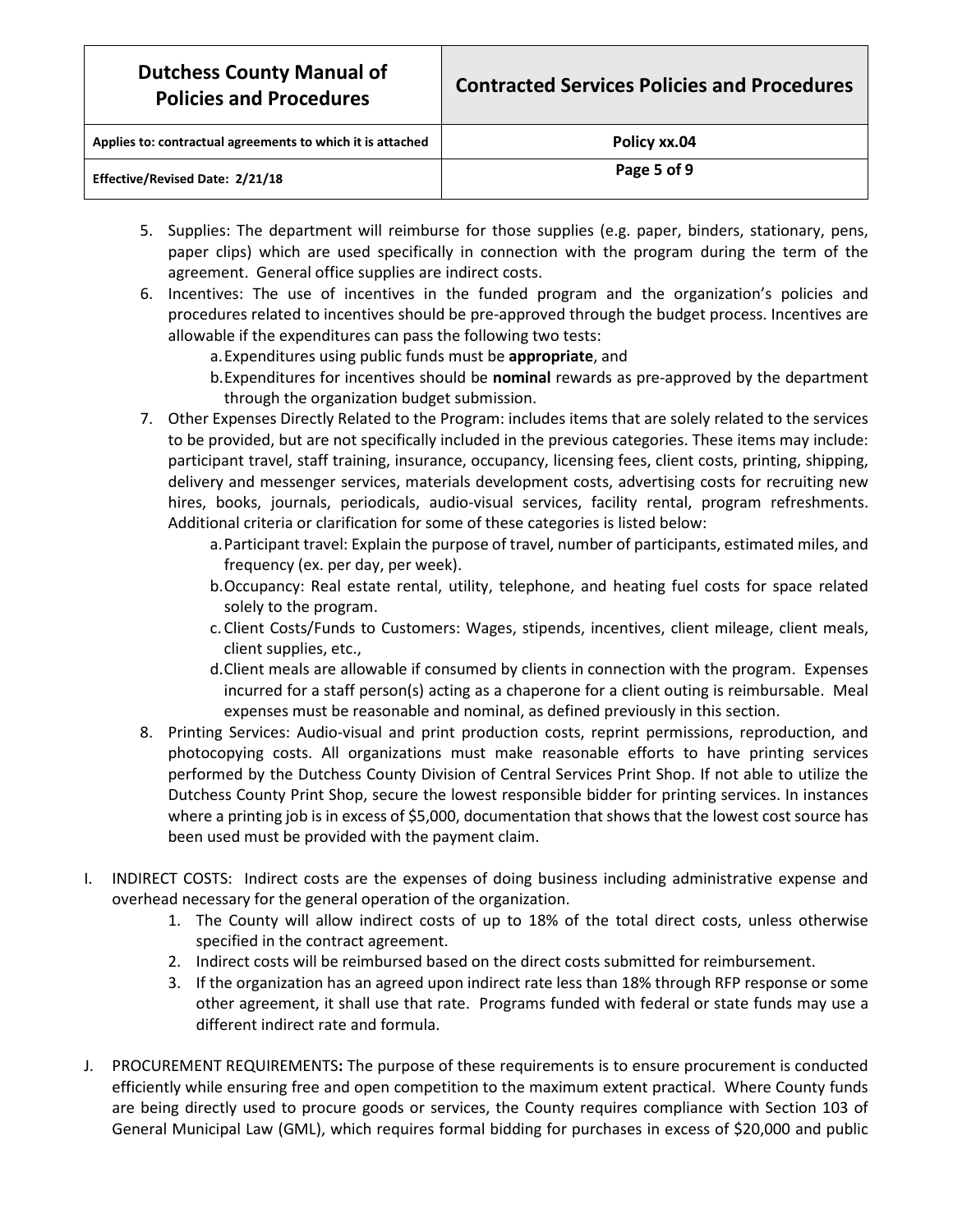| <b>Dutchess County Manual of</b><br><b>Policies and Procedures</b> | <b>Contracted Services Policies and Procedures</b> |
|--------------------------------------------------------------------|----------------------------------------------------|
| Applies to: contractual agreements to which it is attached         | Policy xx.04                                       |
| Effective/Revised Date: 2/21/18                                    | Page 6 of 9                                        |

works in excess of \$35,000. The County has separate standards for purchases below the GML 103 thresholds, which are outlined in the full Procurement Policy. The chart below summarizes the requirements.

| <b>Dutchess County Procurement Policies and Procedures</b>                                                                                                 |                                                                              |  |
|------------------------------------------------------------------------------------------------------------------------------------------------------------|------------------------------------------------------------------------------|--|
| <b>Estimated Acquisition Cost</b>                                                                                                                          | Procedure <sup>1</sup>                                                       |  |
| Goods and Services (includes material and equipment leasing)                                                                                               |                                                                              |  |
| \$1-\$4,999                                                                                                                                                | No formal quotation required. Purchase shall be made based on reliable       |  |
|                                                                                                                                                            | market information such as catalogues, phone quotes or previous quotes.      |  |
|                                                                                                                                                            | The entity shall make reasonable efforts to obtain the best price.           |  |
| \$5,000-\$19,999                                                                                                                                           | Formal written quotations, obtained through the automated process            |  |
|                                                                                                                                                            | [Empire State Purchasing Group (ESPG)] from at least three responsible       |  |
|                                                                                                                                                            | bidders, or purchase from a State Contract.                                  |  |
| \$20,000 and over                                                                                                                                          | Formal bidding via <b>ESPG</b> .                                             |  |
| Public Works/Construction                                                                                                                                  |                                                                              |  |
| \$1-\$9,999                                                                                                                                                | No formal quotation required. Purchase shall be made based on reliable       |  |
|                                                                                                                                                            | market information such as phone quotes or previous quotes. The entity       |  |
|                                                                                                                                                            | shall make reasonable efforts to obtain the best price.                      |  |
| \$10,000-\$34,000                                                                                                                                          | Formal written quotation from at least three responsible vendors.            |  |
| \$35,000 and over                                                                                                                                          | Formal bidding via <b>ESPG</b> .                                             |  |
| <b>Professional Services</b>                                                                                                                               |                                                                              |  |
| \$1-\$19,999                                                                                                                                               | No formal quotation required. Purchase shall be made based on reliable       |  |
|                                                                                                                                                            | market information such as phone quotes or previous quotes. The entity       |  |
|                                                                                                                                                            | shall make reasonable efforts to obtain the best price.                      |  |
| \$20,000-\$39,999                                                                                                                                          | Formal written quotation from at least three responsible vendors.            |  |
| \$40,000 or over                                                                                                                                           | Formal request for proposal (RFP) <sup>2</sup> secured through <b>ESPG</b> . |  |
| <sup>1</sup> All CDBG procurement must include MBE/WBE outreach.                                                                                           |                                                                              |  |
| <sup>2</sup> The County will consider a Request for Qualifications if the task requires more specialized experience than a general practitioner in         |                                                                              |  |
| the relevant field may be able to provide. The community will need to submit a written request with justification for the County's<br>review and approval. |                                                                              |  |
|                                                                                                                                                            |                                                                              |  |

For guidance on municipal procurement, please contact Dutchess County Office of Central and Information Services, Central Services Division at 845-486-3670.

- K. MONITORING: Monitoring will be done through site visits and progress reports submitted with billing as well as a review of financial reports, supporting documentation and periodic communication as designated by the department. It is the organization's responsibility to ensure they are in compliance with the necessary health and safety issues, programmatic paperwork, and fiscal records.
	- 1. Site visits: May be required by the department at least once during their initial agreement year to determine fiscal adequacy and program quality. Subsequent monitoring will be based on a risk assessment by the department. Site visits will allow the department to determine whether a program is operating within the parameters in the organization's Agreement and Scope of Services while also allowing the department to provide assistance tailored to the unique needs of a particular organization. Site visits are scheduled with organization personnel. However, unscheduled visits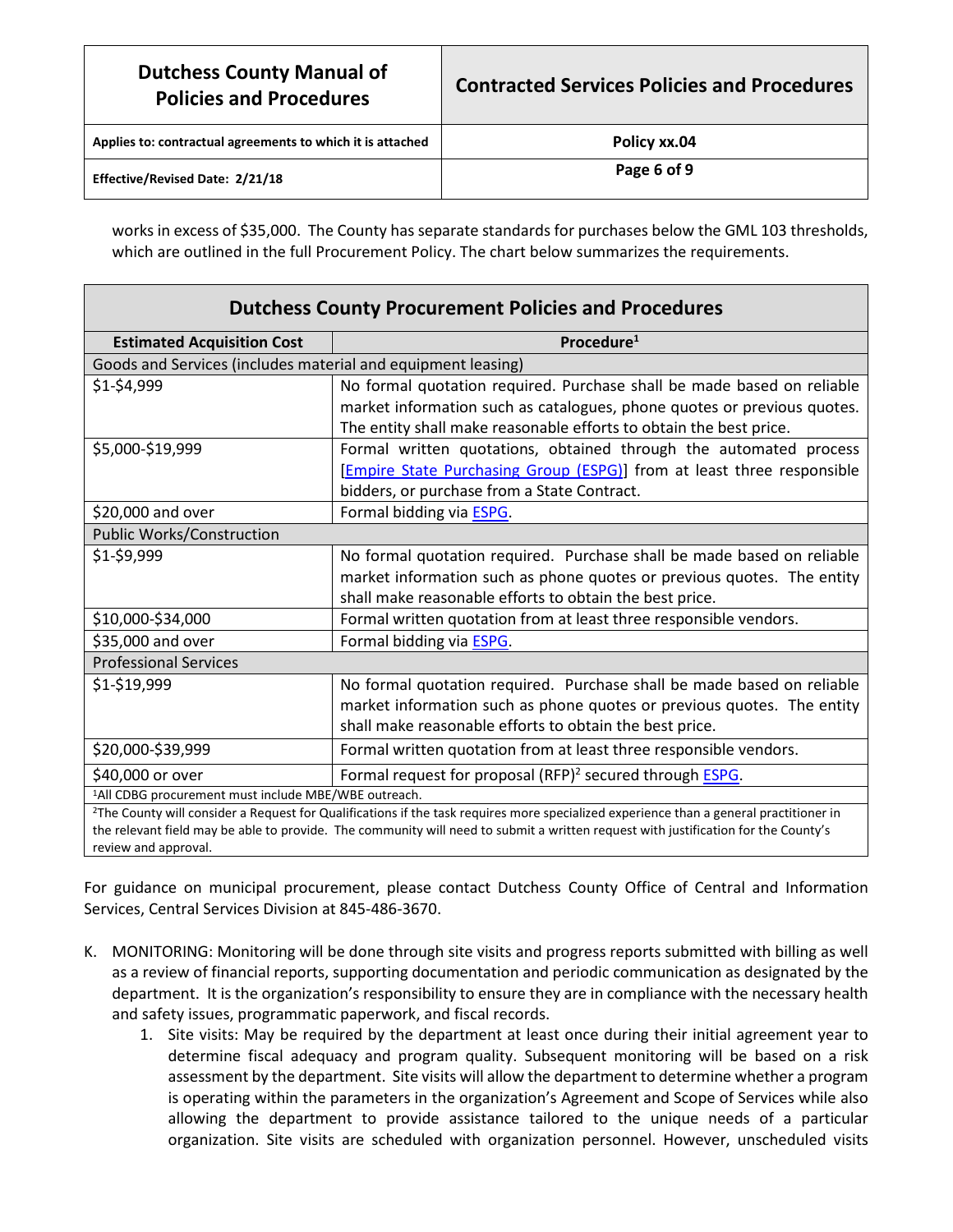| <b>Dutchess County Manual of</b><br><b>Policies and Procedures</b> | <b>Contracted Services Policies and Procedures</b> |
|--------------------------------------------------------------------|----------------------------------------------------|
| Applies to: contractual agreements to which it is attached         | Policy xx.04                                       |
| Effective/Revised Date: 2/21/18                                    | Page 7 of 9                                        |

including attendance at public events, may also occur. A program can receive one of the following determinations:

- IN COMPLIANCE: The program fulfills its obligations as outlined in the agreement.
- NOT IN COMPLIANCE: The program is not in complete compliance with the agreement. The organization needs to take corrective action. The department will designate a time period in which the problem(s) needs to be resolved. If the organization resolves the problem(s) within the time period, it will then receive an *In Compliance* determination. If the problem remains unresolved, future funding may be affected.

The organization will receive a follow-up letter indicating the monitoring results within 30 calendar days of the site visit.

- 2. Monitoring Documentation: The following documents should be made available to the County for monitoring purposes.
	- a.List of current board of directors
	- b.Board meeting minutes for the last year
	- c.Most recent annual report (if applicable)
	- d.Most recent audited financial statement (if applicable)
	- e.Other forms as needed (e.g. IRS Form 990 & CHAR 500)
- L. CONFLICT OF INTEREST: A conflict of interest is: "an actual or perceived interest by the member in an action that results or has the appearance of resulting in personal, organizational or professional gain." Persons covered includes: employees, officers or agents, or their immediate family or partners, or employers of any of the above during their tenure and for one year after. Funded organizations may not hire board members to fill any paid staff position or perform any paid consultant service for the organization's program. Board members may provide services for the program on a voluntary basis, but may not serve in the capacity of Executive Director, Chief Elected Official, or Chief Financial Officer, even if these services are provided on a volunteer basis.
- M. DISAGREEMENTS: These policies and procedures serve as a reference tool to assist all organizations in the programmatic and fiscal aspects of their responsibilities. While comprehensive, it does not cover every situation that might occur. In the event of an unresolved disagreement between the department staff and an organization, the Commissioner of the department will make the final determination within these guidelines and regulations.
- N. EXTENSIONS (MIG and CDBG Municipal only):
	- 1. One extension per activity will be considered for approval by the Commissioner of Planning and Development.
	- 2. Additional extensions will be considered under extenuating circumstances and with approval by the Community Development Advisory Committee (CDAC).
- O. RETAINAGE (MIG and CDBG Municipal only): Unless stated otherwise in the agreement, the County shall hold 10% of the grant award until project completion.
- P. RECAPTURE: When a program is 100% complete and the final Request for Payment has been processed any outstanding funds will be recaptured. The organization will be contacted electronically to verify that the program is 100% complete and all costs have been submitted. This will be followed by a written recapture statement, which will be issued by the department for any funds advanced but not spent.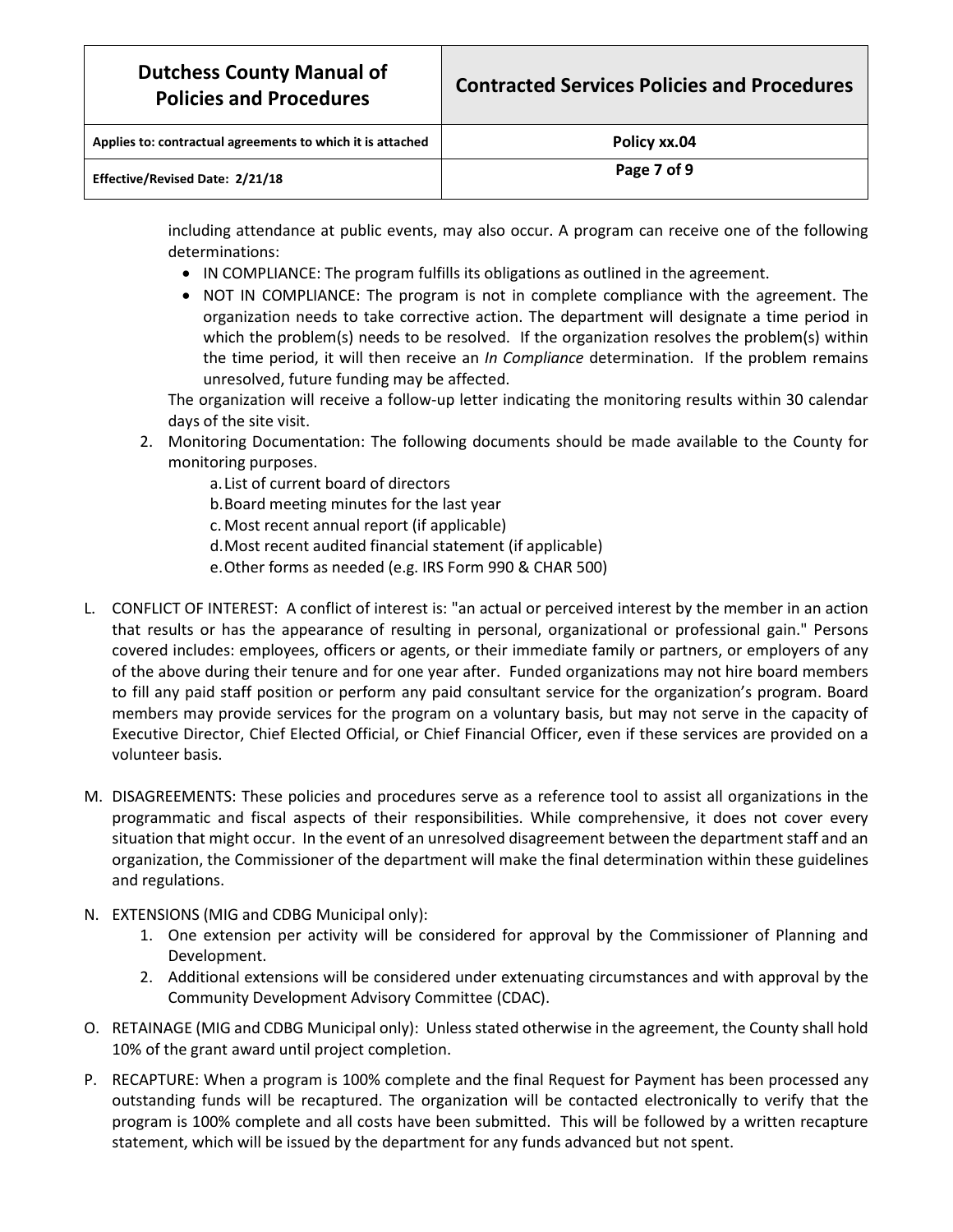**Applies to: contractual agreements to which it is attached Policy xx.04**

**Effective/Revised Date: 2/21/18 Page 8 of 9**

# **Appendix I Insurance Requirements Summary**

This is a summary of the County's insurance requirements designed to help organizations and their insurance agents provide the appropriate insurance documentation to the County. We have underlined the most frequent mistakes made in the Acord form that result in the rejection of certificates. The full insurance requirements are in the agreement with the County.

All organizations, and any sub-contractors, receiving funds from the County must secure and maintain, at their own cost, the following insurance and provide proof to the County prior to commencing work under any Agreement:

**Workers' Compensation** Employer's Liability (statutory limits). In compliance with the Workers' Compensation Law of the State of New York, each organization shall provide:

- a. a certificate of insurance on an Acord form indicating proof of coverage for Workers' Compensation, Employer's Liability, **OR**
- b. a New York State Workers' Compensation Notice of Compliance (Form C-105, Form U-26.3, Form SI-12 or Form SI-105.2P). The Notice of Compliance must indicate that a waiver of subrogation in favor of the County of Dutchess is provided, **OR**
- c. in the event that the organization is exempt from providing coverage, it must provide a properly executed copy of the Certificate of Attestation of Exemption from NYS Workers' Compensation Board, Form CE-200, **OR**
- d. a Certificate of Participation in a Self-insurance Program. Forthose municipalities participating in the Dutchess County Self-Insured Plan, we will receive verification from the Dutchess County Office of Risk Management.

**Commercial General Liability** Insurance coverage including:

- a. Blanket contractual coverage for the operation of the program with limits not less than \$1,000,000 per occurrence and \$2,000,000 in the aggregate.
- b. Insurance shall be written on an occurrence coverage form.
- c. Insurance shall include coverage for bodily injury and property damage liability. In addition, if your organization provides services to minors 0 to 18 years of age, your insurance coverage shall include sexual abuse, molestation and medical coverage for the participants in the program.
- d. County of Dutchess must be listed as additional insured.
- e. Additional insured endorsement required which shall not contain any exclusion for bodily injury or property damage arising from completed operations.

Depending on the type and scope of work, the County may also require additional insurance coverage for:

**Automobile Liability** Insurance coverage for all owned, scheduled, hired, and non-owned vehicles with:

- a. A combined single limit of liability of not less than \$1,000,000.
- b. Insurance shall include coverage for bodily injury and property damage liability.
- c. County of Dutchess must be listed as additional insured.

### **Professional Liability, if required**, with:

- a. Limits not less than \$1,000,000 per occurrence; \$3,000,000 in the aggregate.
- b. In the event of expiration or termination of the Agreement, the organization shall either